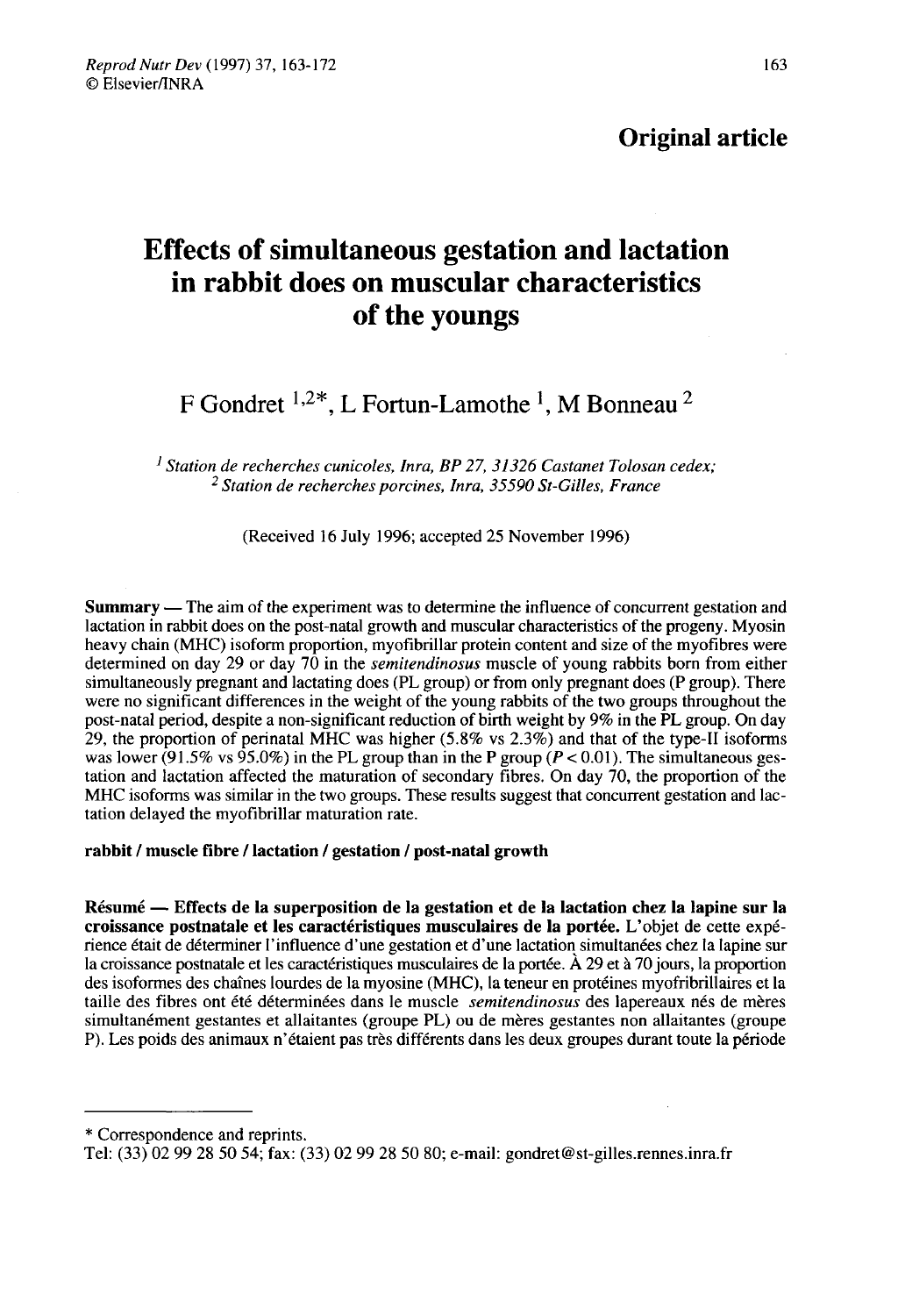postnatale, malgré une réduction non significative de 9 % du poids à la naissance dans le groupe PL. À 29 jours, la proportion de MHC périnatale est plus élevée (5,8 vs 2.3 %) tandis que la proportion des isoformes de type II est plus faible (91.5 vs 95.0 %) dans le groupe PL, comparativement au groupe P. La concurrence entre la gestation et la lactation affecte la maturation des fibres de seconde génération. À 70 jours, la proportion des différentes isoformes est similaire dans les deux groupes. Ces résultats suggèrent que la concurrence entre la gestation et la lactation induit un retard dans la maturation des fibres musculaires.

lapin / fibre musculaire / lactation / gestation / croissance postnatale

### INTRODUCTION

The female rabbit can be fertilized shortly after parturition and be simultaneously preg nant and lactating. But voluntary feed intake of primiparous does is insufficient to supply all the nutritional requirements for maternal tissue growth, foetal development and milk production (Maertens and De Groote, 1988; Fortun-Lamothe and Lebas, 1995). Therefore, energy balance of simultaneously pregnant and lactating does is highly negative (Parigi-Bini et al, 1991; Fortun and Lebas, 1994). This nutritional deficit induces a competition between uterus and mammary gland for nutrient supply (Fortun et al, 1994). Preliminary studies have shown that the foetal weight (observed on day 28 of gestation) is lower in lactating than in nonlactating does  $(-19.6\%$ , Fortun et al, 1993), suggesting that foetal development is impaired by simultaneous pregnancy and lactation. However, effect of this lower foetal growth on post-natal development and muscular characteristics of the youngs is unknown.

Skeletal muscles consist mainly of muscular fibres differing in their biochemical and physiological characteristics. At a molecular level, myofibre types are related to the content in myosin heavy chains (MHCs) (Billeter et al, 1981). In rabbit skeletal muscles, two developmental (embryonic and perinatal) and four adult (I, IIa, lib and IIx) MHCs isoforms have been identified (Aigner et al, 1993; Janmot and d'Albis, 1994). During foetal and early postnatal periods, expression of developmental

isoforms is gradually suppressed while adult isoform expression is enhanced (rabbit: d'Albis et al, 1991; rat: Schiaffino et al, 1989; La Framboise et al, 1991). Perinatal MHC disappears between 28 and 35 days in rabbit limb muscle (Gondret et al, 1996). The proportion of the developmental and adult isoforms in rabbit fast limb muscle at 29 days of age can thus be used as a marker of muscle maturity. The aim of this work was to study the effects of simultaneous gestation and lactation in rabbit does on the post-natal growth of the youngs and their muscular characteristics at weaning (29 days) and commercial slaughter stage (70 days).

## MATERIALS AND METHODS

#### Animals

Eight 24-week-old Californian  $\times$  New Zealand rabbit does were assigned at their first parturition to one of the two experimental groups according to their litter size and body weight. In the first group, females  $(n = 4)$  were mated within 24 h after their first parturition, so that a second pregnancy occurred concurrently with lactation (pregnant lactating does, PL). The young rabbits born from the first pregnancy were weaned on day 28 of lactation. Therefore, the females were no more lactating and only pregnant during the last days of the second gestation (day 28 to day 31). The young rabbits born from the second pregnancy were used to study the muscle development (PL group). In the second group, the females  $(n = 4)$  were not remated after the first parturition (pregnant non lactating does, P) and the young rabbits of this pregnancy were used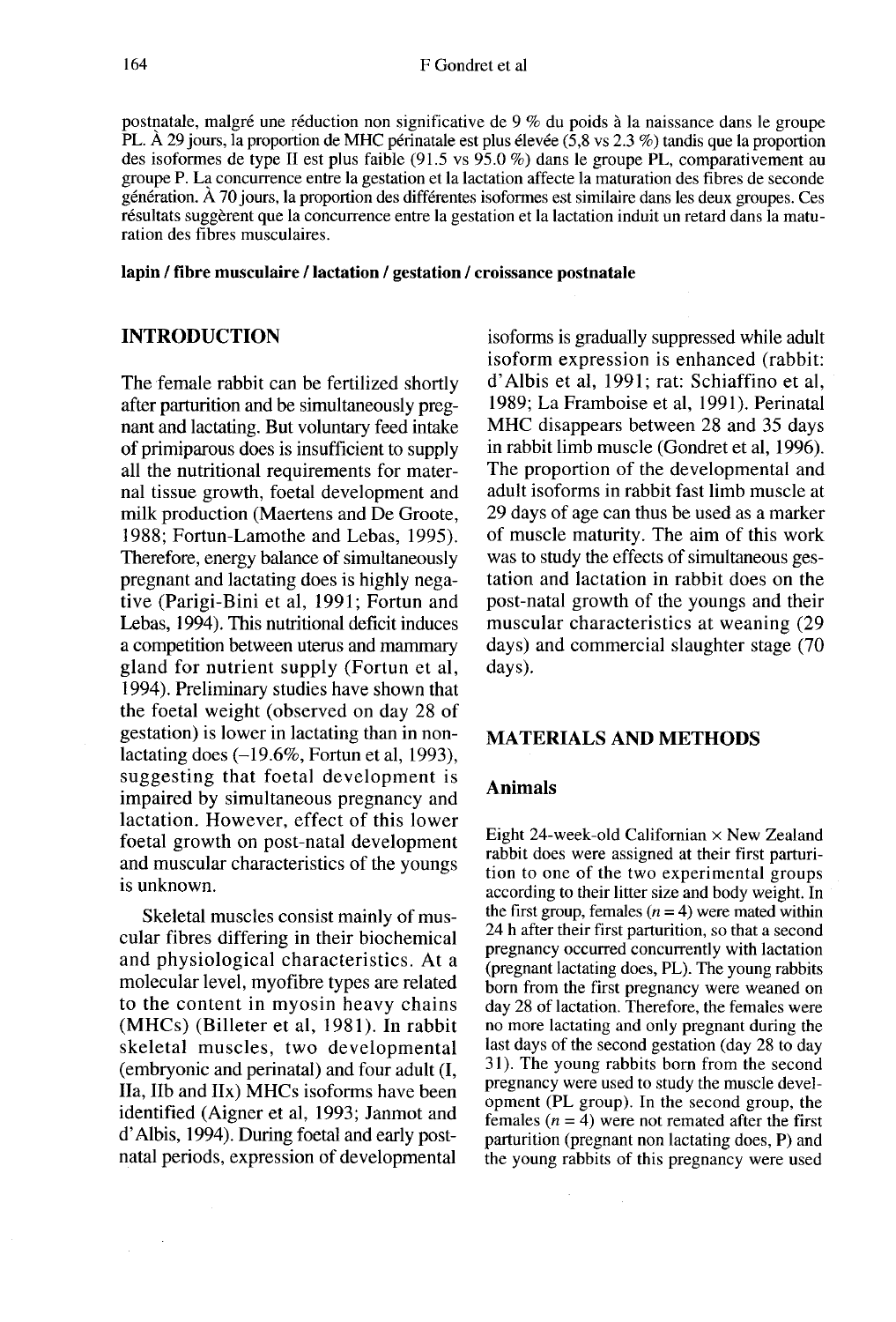(P group) to study the muscle development. The first parturition was chosen as control.

In the two groups, litters were equalized at eight young rabbits per female. Litter size before equalization is given in table I. In the two groups, the suckling rabbits were weaned on day 28 of lactation. The animals (does and weaned rabbits) had free access to water and to a commercial diet (17.5% crude protein, 2 330 kcal digestible energy per kilogram of feed). They were under controlled light/dark cycle (16/8 h). The does were caged individually whereas the growing rabbits were reared collectively after weaning.

## Growth performance and muscle sampling

Only female youngs were studied. The youngs were weighed individually every week from birth  $(n = 16$  in each group) to slaughter  $(n = 11$  in each group). Youngs were slaughtered on day 29 (day postweaning) or day 70 (commercial slaughter age). Five animals from each group (one or two per litter) were slaughtered at each stage (five out of 16 on day 29 and five out of 11 on day 70), by electric stunning and exsanguination. In each group, they were chosen so that their weight at slaugther was representative of the weight of their littermates (mean and standard deviation). The white portion of the semitendinosus muscle was removed and frozen in isopentane cooled with liquid nitrogen. To take into account the heterogeneity of fibre type distribution, the whole transverse section of the white portion of the muscle was used for all further analyses. The muscles were divided into two parts: one for biochemical analyses and the other for histological examinations. Semitendinosus muscle was chosen because fast muscles have been generally thought to be more susceptible to nutritional influences (Dwyer and Stickland, 1992).

#### Myosin preparation

Frozen muscles were cut on ice into small pieces and washed with a solution of 20 mM NaCI, **Myosin preparation**<br>Frozen muscles were cut on ice into small pieces<br>and washed with a solution of 20 mM NaCl,<br>3.4 mM PO<sub>4</sub>H<sub>2</sub>Na, 1.6 mM PO<sub>4</sub>HNa<sub>2</sub>, 1 mM<br>EGTA pH 7. After centrifugation at 12 000 g EGTA pH 7. After centrifugation at  $\overline{12}$  000 g (10 min at  $4^{\circ}$ C), myosin was extracted from the pellet with three volumes of 100 mM sodium pyrophosphate, 5 mM EGTA, 1 mM dithiothre-

itol. The mixture was shaken during 30 min in ice and then centrifugated at 12 000 g for 10 min<br>at 4 °C. The supernatant was mixed with glycerol at a final concentration of 50% (v/v) and stored at  $-20$  °C until further analysis (d'Albis et al, 1979).

## Electrophoresis of myosin heavy chains (MHC) isoforms

Electrophoresis was performed according to the method described by Talmadge and Roy (1993) and modified by Janmot and d'Albis (1994). The entire gel unit was placed in a styrofoam box containing ice to maintain the temperature below 10 °C during the 28 h run. Gels were stained with Coomassie Blue R-250. Embryonic- and IIa-MHCs could not be separated by this method because they migrated with the same mobility (Janmot and d'Albis, 1994). However, using immunocytochemical techniques, we have previously shown that embryonic MHC disappears in rabbit hindlimb muscles before 21 days (Gondret et al, 1996). Therefore, the band corresponding to both MHC-IIa and MHC-embryonic in the electrophoretic pattern, is actually Ila MHC at 29 and 70 days of age.

Quantification of the proportions of the different isoforms was obtained by using a densitometer equipped with an integrator (LKB 2202 Ultroscan densitometer).

## Cytochemical analysis

For immunocytochemistry, cryostat serial crosssections  $(10 \mu m)$  were reacted with a monoclonal antibody specific to rabbit perinatal MHC isoform (Novocastra, France). Specificity of this antibody has been demonstrated in a previous study (Gondret et al, 1996). After fixation in acetone, sections were rinsed in a 10 mM Na-K-Phosphate Buffer Solution (PBS) (pH 7.4), containing 137 mM NaCI and 2.7 mM KCI. They were then incubated overnight in a humid chamber at 4 °C with the antibody diluted ten fold. Specific antibody binding was revealed by the avidin biotin peroxidase technique (Vectastain ABC kit, Vector Laboratoris, Burlingame, CA). Proportion of fibres which stained positively with the anti-perinatal antibody was determined using 1 000 fibres in each sample.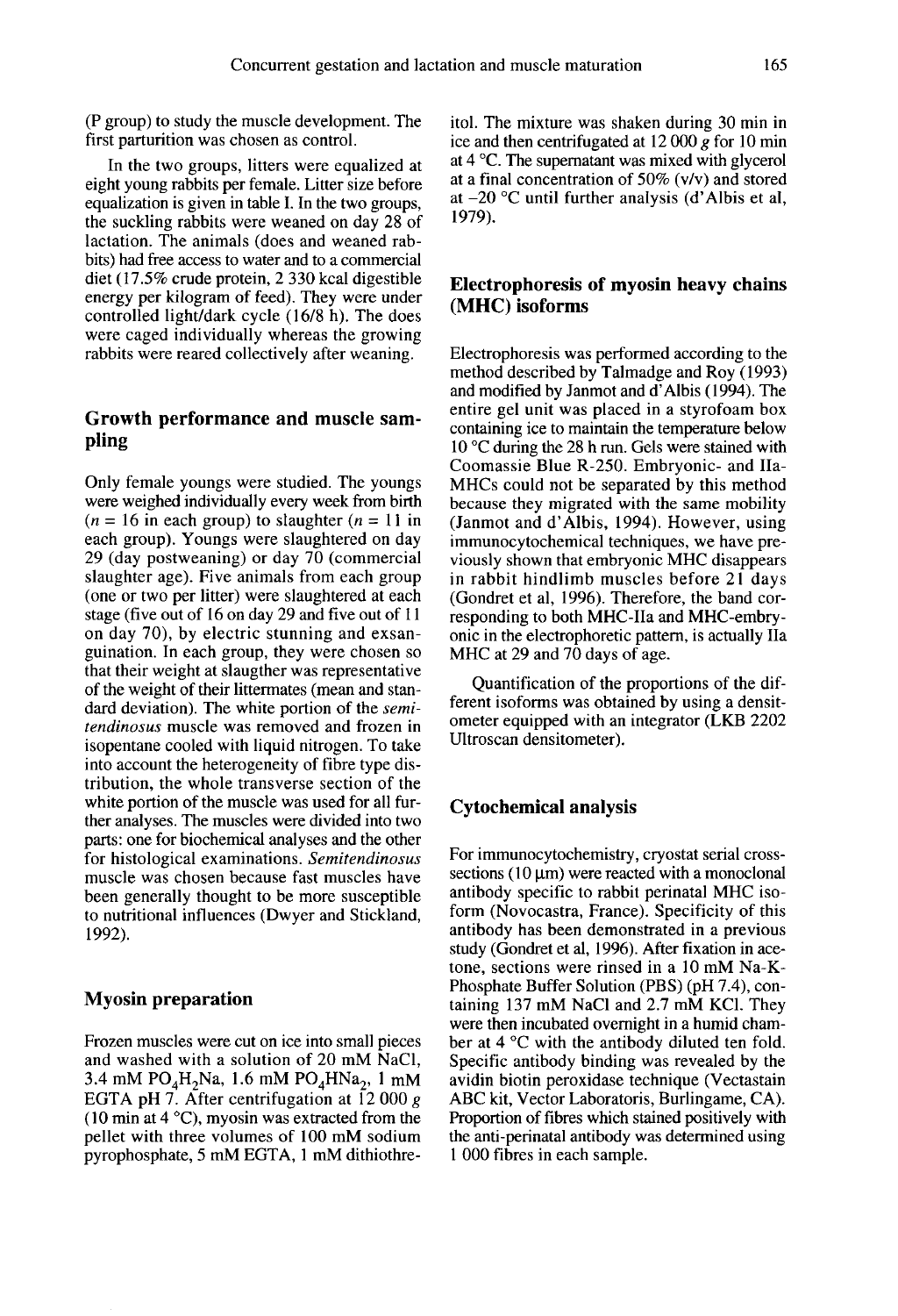For actomyosin ATPase cytochemistry, the remaining serial cross-sections  $(10 \text{ µm})$  were stained for actomyosin ATPase after preincuba tion at pH 4.3 (Brooke and Kaiser, 1970). Myofibres were classified in type I, IIA and  $IIB + IIX$ , and fibre type proportion was determined. Additional serial sections were reacted for succinate dehydrogenase (SDH) activity (Nachlas et al, 1957) in order to investigate the oxidative metabolism of the fibres. Percentages and mean cross-sectional areas of each type of fibre were determined by using a projection microscope (Visopan Reichert) and a programmable planime- ter (Kontron, AMO 3).

#### Biochemical analysis

Muscle myofibrillar protein content was determined by the Coomassie blue (G250, Merck) binding assay of Bradford (1976), using bovine serum albumin as a standard.

#### Statistical analysis

Data are presented as means  $(\pm$  SEM) for each group. Influence of treatment on the proportion of runt animals (birth weight  $<$  40 g) was tested by CHI2 analysis. Analyses of variance were performed with treatment as main effect (SAS-Package, 1990). Effect of weight at birth or weight at slaughter age on the proportion of the various isoforms was tested by analysis of variance.

Differences between P and PL groups were considered significant at  $P < 0.05$ .

#### RESULTS

#### Growth performance

Weight of the does at mating and parturition, litter size and birth weight of the litters and of the youngs in the two groups are given in table I. None of the traits differed significantly between the two groups.

Body weight curves of the young rabbits of the two groups from birth to 70 days of age are shown in figure 1. Birth weight was 9% lower in the PL group  $(49.86 \pm 2.94 \text{ g})$ than in the P group  $(54.73 \pm 3.33 \text{ g})$ . How-



Fig 1. Post-natal growth performance of young female rabbits born from simultaneously pregnant and lactating does (PL group) or from pregnant non-lactating does (P group).

|                                  | PL group       | P group        |
|----------------------------------|----------------|----------------|
| Weight at mating (g)             | $3.565 \pm 74$ | $3710 \pm 287$ |
| Weight at parturition $(g)$      | $3493 \pm 83$  | $3510 \pm 319$ |
| Litter size before equalization  | $9.1 \pm 0.9$  | $9.2 \pm 1.5$  |
| after equalization               | 8              | 8              |
| Litter weight $(g)$              | $420 \pm 30$   | $433 \pm 42$   |
| Birth weight of the youngs $(g)$ | $49.8 \pm 2.9$ | $54.7 \pm 3.3$ |

**Table I.** Traits of does and youngs of PL group and P group.

None of the traits differed significantly ( $P < 0.05$ ) between the two groups.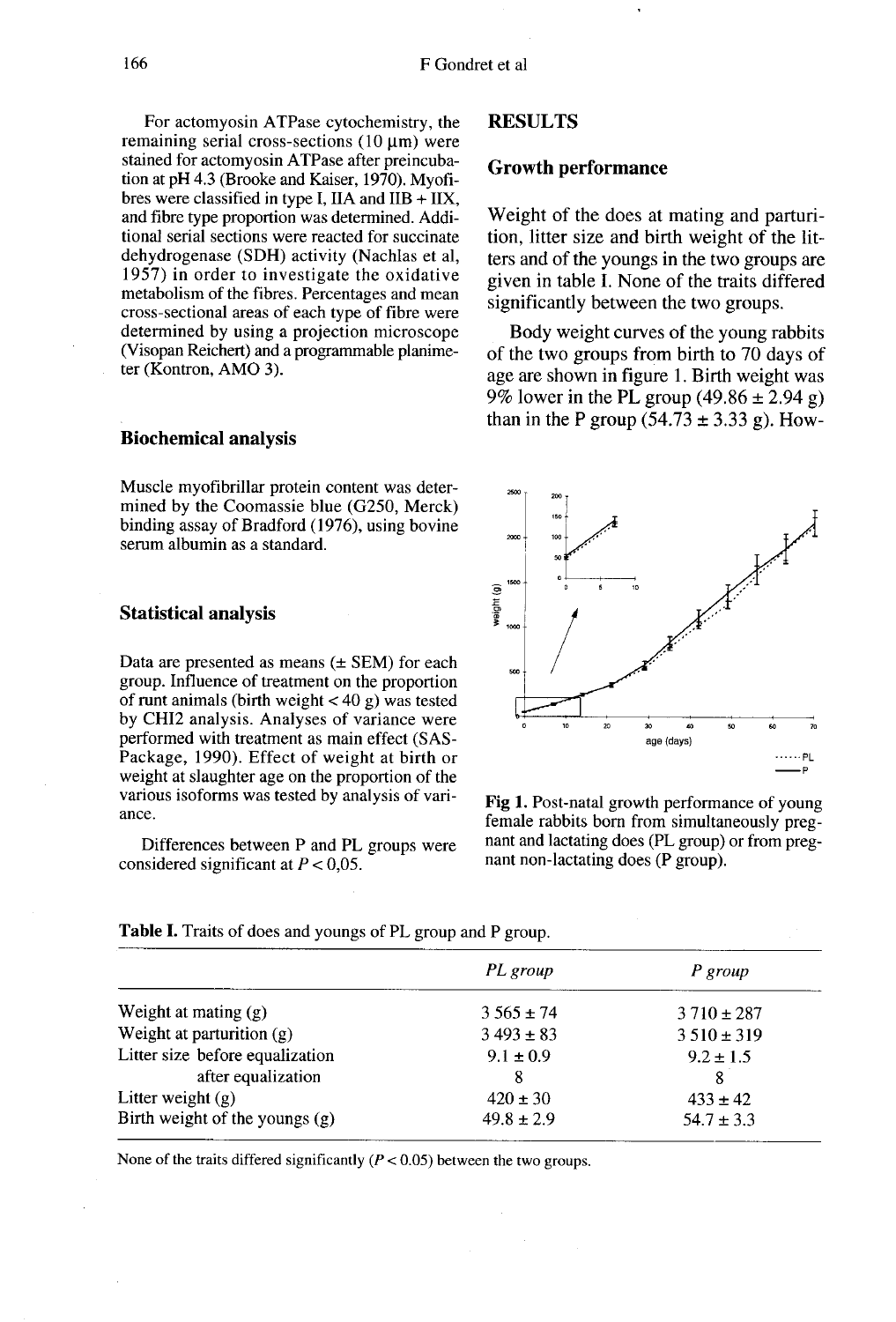ever, this difference was not significant  $(P = 0.2)$ . Proportion of runt animals (birth weight  $<$  40 g) was not influenced by treatment (22% and 26% in PL and P groups, respectively,  $P = 0.7$ ). Post-natal growth performance was not significantly different between PL and P groups. At 29 days of age or 70 days of age, the live weight of the slaughtered animals (555 g and 560 g at day 29, and 2 128 g and 2 165 g at day 70, in groups PL and P, respectively) were representative of the weight of their littermates (545 g and 583 g at day 29, and 2 132 g and 2 171 g at day 70, in groups PL and P, respectively). The weights at the different slaughter ages were not affected by the animal birth weight  $(P = 0.9)$ .

#### Proportion of the different MHC isoforms

At day 29, five MHC isoforms could be identified on the gels (fig 2). The electrophoretic mobilities of the isoforms increased in the order: perinatal, Ila, IIx, IIb and I. The major difference between the two groups was observed for the perinatal MHC isoform content, which was significantly higher in the PL than in the P group (5.8% of the total isoform content vs 2.3%, respectively,  $P = 0.0006$ , table II). Type II isoform



Fig. 2. Characterization of the different MHC isoforms by SDS-Page at day 29 or day 70 in the white portion of the semitendinosus muscle of young female rabbits born from simultaneously pregnant and lactating does (PL group) or from pregnant non-lactating does (P group).

content (ie,  $IIA + IIb + IIX$ ) was lower in the PL than in the P group (91.5% vs 95.0%,  $P = 0.01$ . The proportion of type I isoform was not affected by treatment. At day 70, the perinatal isoform was no longer observed and the proportion of the different adult isoforms did not differ significantly between the two groups. Proportions of the various isoforms were not influenced by animal liveweight at birth or slaughter.

#### Fibre characteristics

After preincubation at pH 4.3, three types of fibres could be distinguished on the basis

| MНC<br>isoforms | $29 \, days$       |                      | 70 days            |                   |
|-----------------|--------------------|----------------------|--------------------|-------------------|
|                 | $PL$ group (n = 5) | P group $(n = 5)$    | PL group $(n = 4)$ | P group $(n = 5)$ |
| Perinatal       | $5.8 \pm 0.6$      | ***<br>$2.3 \pm 0.4$ | $0.0 \pm 0.0$      | $0.0 \pm 0.0$     |
| <b>IIa</b>      | $8.1 \pm 2.1$      | $8.5 \pm 0.7$        | $11.5 \pm 1.5$     | $7.3 \pm 2.0$     |
| IIx             | $49.4 \pm 2.2$     | $50.3 \pm 1.9$       | $49.5 \pm 7.5$     | $52.2 \pm 2.6$    |
| IIb             | $34.0 \pm 4.7$     | $36.1 \pm 2.6$       | $33.0 \pm 8.0$     | $37.0 \pm 2.3$    |
| I               | $2.7 \pm 1.1$      | $2.6 \pm 0.6$        | $6.0 \pm 2.0$      | $3.5 \pm 1.6$     |
| Type II total   | $91.5 \pm 1.6$     | **<br>$95.0 \pm 0.9$ | $94.0 \pm 2.0$     | $96.5 \pm 0.6$    |

Table II. Proportion of the various MHC isoforms in the *semitendinosus* muscle (white portion) of young rabbits born from simultaneously pregnant and lactating does (PL group) or from pregnant nonlactating does (P group).

\*\*  $P < 0.01$  \*\*\*  $P < 0.001$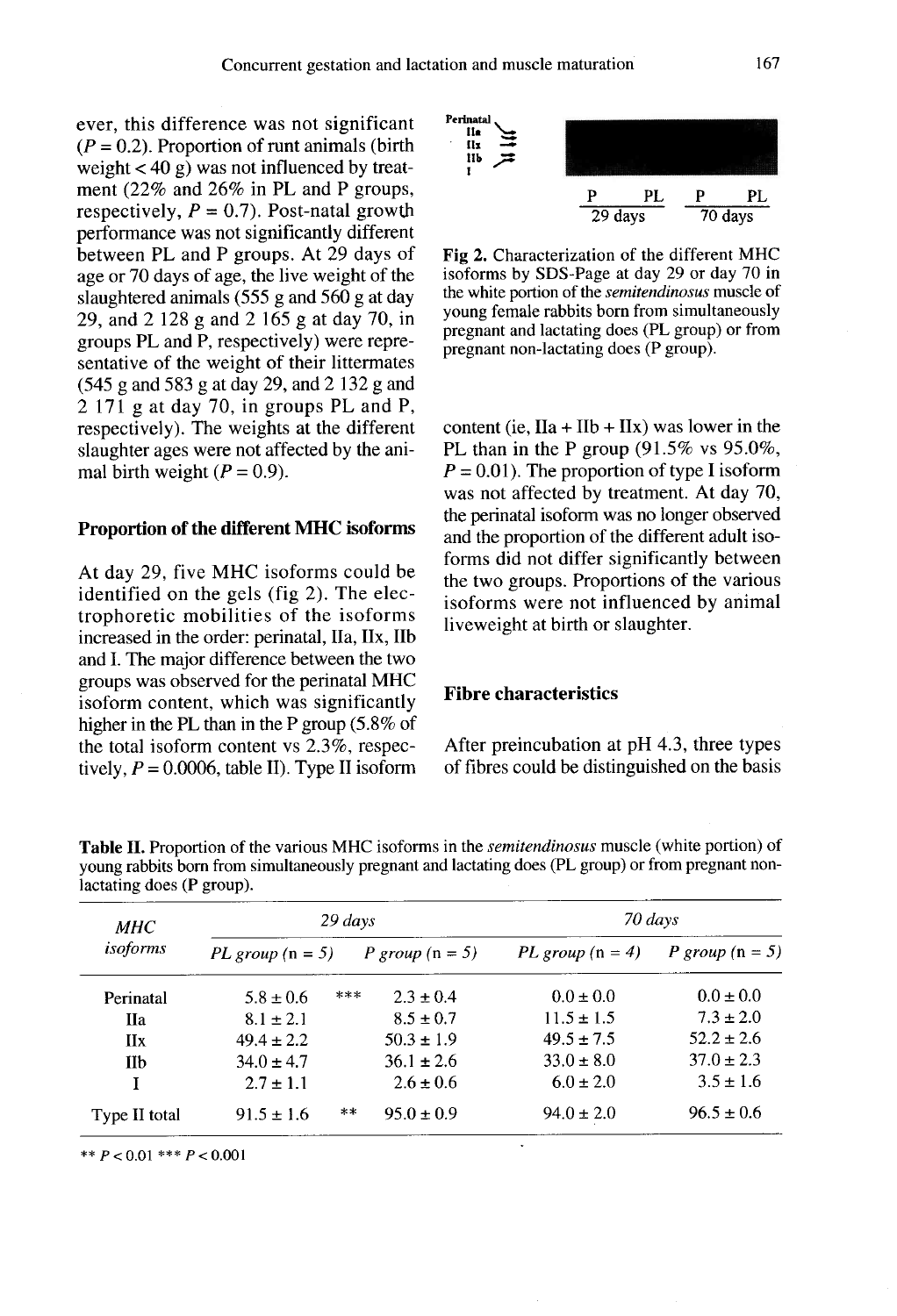| Variables                                                      |                    | 29 days           |                    | 70 days           |  |
|----------------------------------------------------------------|--------------------|-------------------|--------------------|-------------------|--|
|                                                                | PL group $(n = 5)$ | P group $(n = 5)$ | PL group $(n = 4)$ | P group $(n = 5)$ |  |
| Fibre size $(\mu m^2)$                                         |                    |                   |                    |                   |  |
|                                                                | $475 \pm 59$       | $420 \pm 47$      | $1590 \pm 356$     | $1468 \pm 312$    |  |
| <b>IIA</b>                                                     | $407 \pm 25$       | $397 \pm 29$      | $1445 \pm 307$     | $1425 \pm 151$    |  |
| ПB                                                             | $544 \pm 37$       | $534 \pm 63$      | $1759 \pm 236$     | $1636 \pm 111$    |  |
| Fibre type $(\% )$                                             |                    |                   |                    |                   |  |
| I (deep area)                                                  | $8 \pm 2.1$        | $7 \pm 2.3$       | $16 \pm 5.1$       | $13 \pm 3.2$      |  |
| (superficial area)                                             | $1 \pm 0.7$        | $2 \pm 0.8$       | $5 \pm 1.3$        | $4 \pm 1.4$       |  |
| IIA (deep area)                                                | $12 \pm 2.7$       | $14 \pm 1.6$      | $22 \pm 1.1$       | $16 \pm 1.2$      |  |
| (superficial area)                                             | $5 \pm 1.2$        | $5 \pm 0.8$       | $17 \pm 0.8$       | $15 \pm 0.6$      |  |
| IIB (deep area)                                                | $80 \pm 2.4$       | $79 \pm 1.5$      | $62 \pm 0.7$       | $71 \pm 1.3$      |  |
| (superficial area)                                             | $94 \pm 3.6$       | $93 \pm 2.3$      | $78 \pm 1.2$       | $81 \pm 1.8$      |  |
| Myofibrillar proteins $5.2 \pm 0.8$<br>$(mg/g \text{ muscle})$ |                    | $6.3 \pm 0.8$     | $6.6 \pm 0.2$      | $6.7 \pm 1.1$     |  |

Table III. Biochemical and histomorphological characteristics of the *semitendinosus* muscle (white portion) of young rabbits born from simultaneously pregnant and lactating does (PL group) or from pregnant non-lactating does (P group).

of their different staining intensity: type I (high staining intensity), type  $IIB + IIX$ (intermediate staining intensity) and type IIA fibres (low staining intensity). Repartition of the fibres was heterogeneous, with a continuum between two portions in the muscle. The deep medial portion contained more type I fibres (8% and 15% of type I at day 29 and day 70, respectively) than the superficial area (1% and 4% of type I at day 29 and day 70, respectively, table III). At day 70, type  $IIB + IIX$  fibres exhibited a larger size type I fibres (8% and 15% of type I at day 29<br>and day 70, respectively) than the superficial<br>area (1% and 4% of type I at day 29 and<br>day 70, respectively, table III). At day 70,<br>type IIB + IIX fibres exhibited a larger si no significant difference between the two groups for the size of the different fibre types at day 29 and day 70 (table III). Perinatal MHC isoform was expressed in a subpopulation of the type II fibres in the two groups (fig 3). At day 29, the proportion of fibres positively stained by the anti-perinatal antibody was two-fold higher in the PL than in the P group (10% vs  $4.8\%$ ,  $P = 0.04$ ).

#### Protein content

The myofibrillar protein content did not differ significantly between the two groups at days 29 and 70 (table III).

#### **DISCUSSION**

The present results suggest that concurrent pregnancy and lactation delayed the maturation of the muscular fibres of the young rabbits.

Fortun et al (1993) have previously shown that foetal growth was reduced in lactating compared to non-lactating does. On day 28 of gestation (3 days before parturition), foetal weight was 19.6% lower in simultaneously pregnant and lactating does than in pregnant does. In the present study, the difference in the weight of the youngs of the two groups observed at birth was lower (-9%) and was not significant. During the last 4 days of pregnancy (28 to 31), when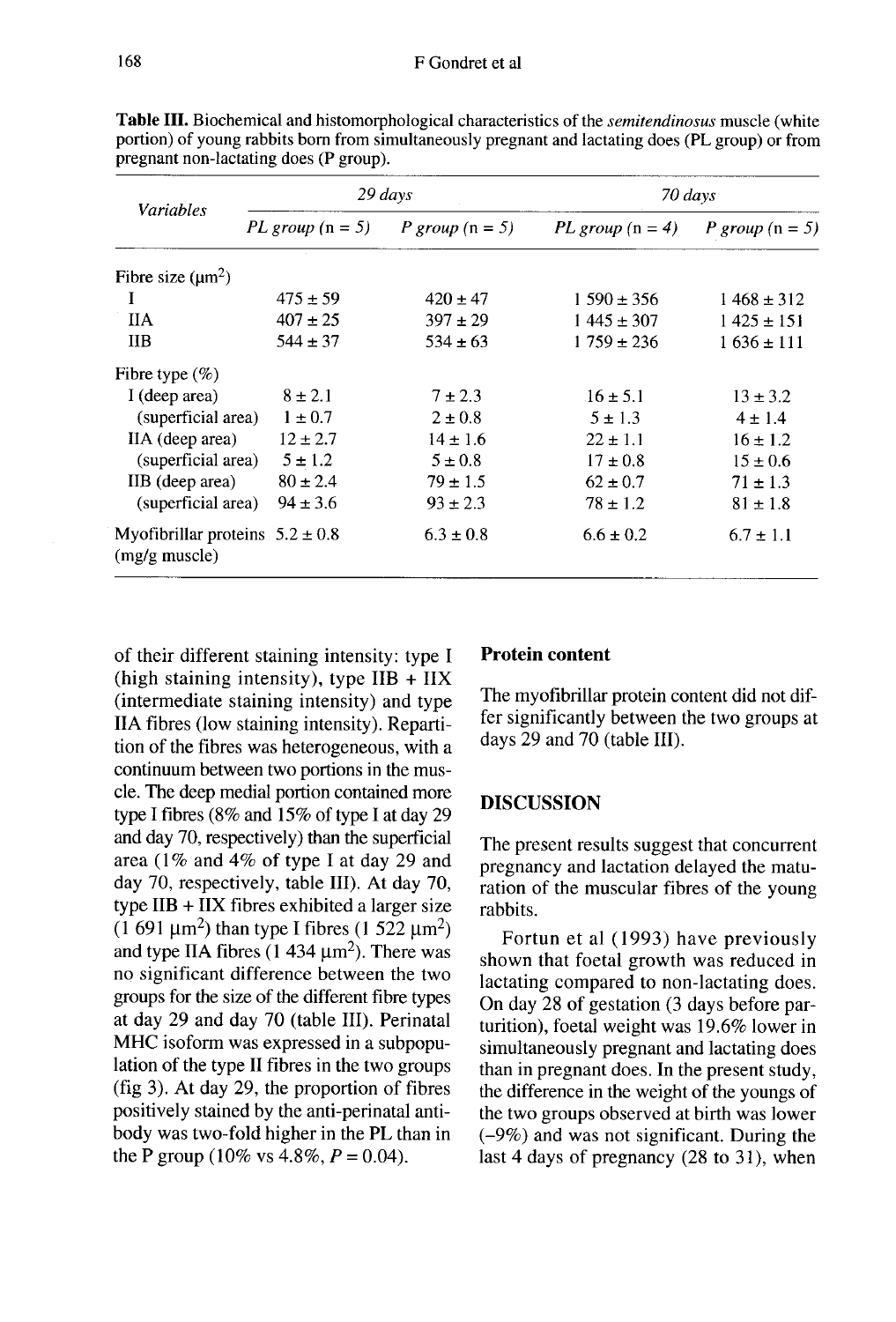$\mathbf c$ 





Fig 3. Immunocytochemical and histochemical analysis of transverse serial sections in the white portion of the *semitendinosus* muscle, after incubation with an antibody raised against perinatal MHC (a: PL group, b: P group) or after preincubation at pH 4.3 (c: PL group, d: P group) at the age of 29 days. Scale bar =  $25 \mu m$ .  $n = 5$  in each group.

foetal growth is maximal, PL does were no more lactating (weaning occurred on day 28) and probably had a higher feed intake than P does, as previously observed by Fortun (1994). Therefore, a catch-up growth of foetuses from PL does at the end of pregnancy may have occurred and could explain the close birth weight observed in the two groups, in spite of a lower foetal growth in PL group during the beginning of gestation. After birth, growth of the youngs born from does previously lactating or not lactating did not differ significantly.

 $\mathbf{a}$ 

At day 29, the present observations, combining electrophoresis and immunohistological techniques, show that perinatal MHC proportion was higher in muscle of the youngs bom from simultaneously pregnant and lactating does than in the youngs from pregnant non-lactating does, thus suggesting a delay in the maturation of their myofibres. Acquisition of mature muscle phenotype is controlled by complex regulatory mechanisms, including nervous, hormonal and nutritional factors during foetal and postnatal periods (Vigneron et al, 1989, Ward and Stickland, 1993, Dwyer and Stickland, 1994).

During pregnancy, Fortun and Lebas (1994) have shown that energetic balance during the first 28 days of gestation is highly negative in does which are simultaneously pregnant and lactating  $(-11.78 \text{ MJ})$ , whereas it is positive in pregnant non-lactating does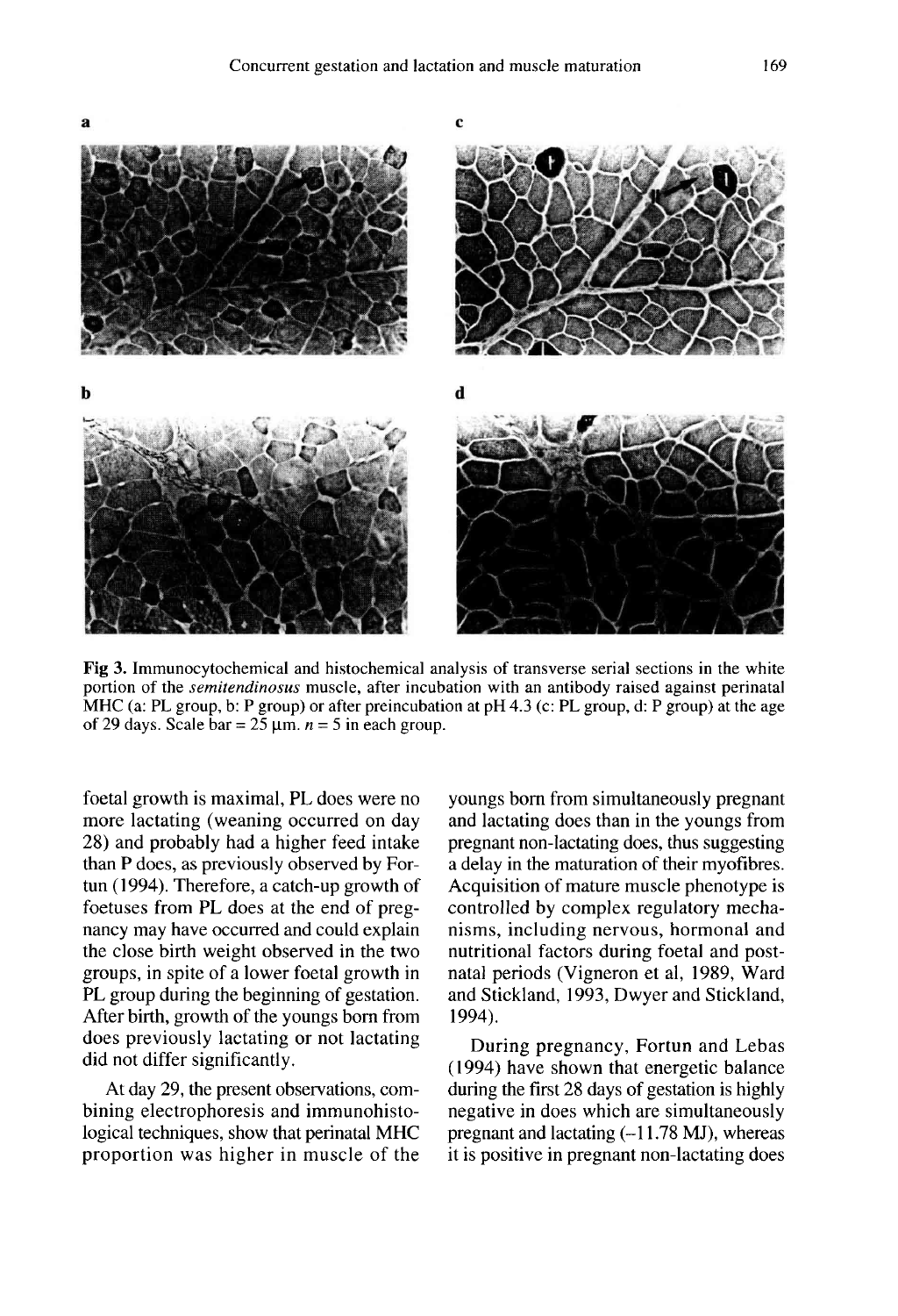(+12.51 MJ). The nutritional deficit in simultaneously pregnant and lactating does induced a competition between uterus and mammary gland for nutrient supply and it seems likely that nutrient availability for the foetuses was impaired. Undernutrition during pregnancy is known to affect negatively the number of myofibres (Handel and Stickland, 1987; Ward and Stickland, 1991; Dwyer et al, 1993), affecting preferentially secondary fibres in guinea pig (Dwyer and Stickland, 1994; Dwyer et al, 1994).

Our data suggest that the transition from perinatal to type II myosins was affected by nutritional influences in utero, since type II MHC isoform proportion was lower in PL group than in P group. At birth, in rabbit fast hindlimb muscles, type II isoform is expressed exclusively in secondary generation of fibres (Gondret et al, 1996). Therefore, in our conditions, the simultaneous gestation and lactation affected the maturation of the secondary generation of fibres. In pig, Stickland (1995) notices that secondary fibres are more labile to nutritional influences in utero than primary generation. In the rabbit, the transition from perinatal to type I isoform mainly occurs in the primary generation of fibres before birth (Gondret et al, 1996). Therefore, in our experimental design, we are not allowed to conclude whether or not the maturation of the primary generation of fibres has been affected by simultaneous gestation and lactation.

High thyroid hormone levels inhibit the synthesis of perinatal myosin and activate adult fast myosin synthesis in developing rabbits (d'Albis et al, 1987) and rats (Butler-Browne et al, 1984). Thyroid hormones status is modulated by energy balance (Riis and Madsen, 1985; Symonds, 1995). Therefore, the deficiency in maternal energy intake during pregnancy in simultaneously pregnant and lactating does could contribute to low T4 levels in the foetuses, as shown in guinea-pigs (Dwyer and Stickland, 1992) and low plasma free T3 concentrations in

the newborn, as noticed in sheep (Symonds, 1995) and could therefore explain the delay in the perinatal myosin disappearance observed in PL youngs.

Post-natal undernutrition has been shown to be detrimental to the optimal muscle maturation rate (guinea-pig: Ward and Stickland, 1993), by decreasing the plasma thyroid hormone levels in the youngs (rat: Cox et al, 1984; Jepson et al, 1988; piglet: Campion et al, 1986). Concurrent gestation and lactation decreases sharply (68%) the fat body reserves of the rabbit does (Fortun et al, 1993). This low lipid reserves could impair the milk production of the does during the ensuing lactation. Therefore, youngs born from pregnant and lactating does could have been undernourrished during the suckling period. However, this seems unlikely because no difference was observed between the growth rate of the two groups of youngs throughout the post-natal period.

At day 70, no difference was observed between the two groups about the adult isoform proportion and fibre type proportion in the white portion of semitendinosus muscle, suggesting that concurrent gestation and lactation did not alter definitively the myofibre type proportion of the progeny. This is in agreement with Nordby et al (1987), who have shown that maternal dietary restriction during pregnancy does not affect fibre type proportion in semitendinosus muscle of 55 kg BW lambs. In addition, early undernutrition during pregnancy does not alter fibre type proportion of extensor digitorum longus (EDL) in 20-week-old rats (Howells et al, 1979). Yambayamba and Price (1991) have also shown that feed restriction during post-natal period has no effect on the percentage of fibre types in cattle. However, when the degree of maternal restriction is very high, fibre type proportion in the progeny can be altered until adulthood in rats or pigs (Howells et al, 1978; Powell and Aberle, 1981; Bedi, 1982), with runt pigs exhibiting higher percentage of type I fibres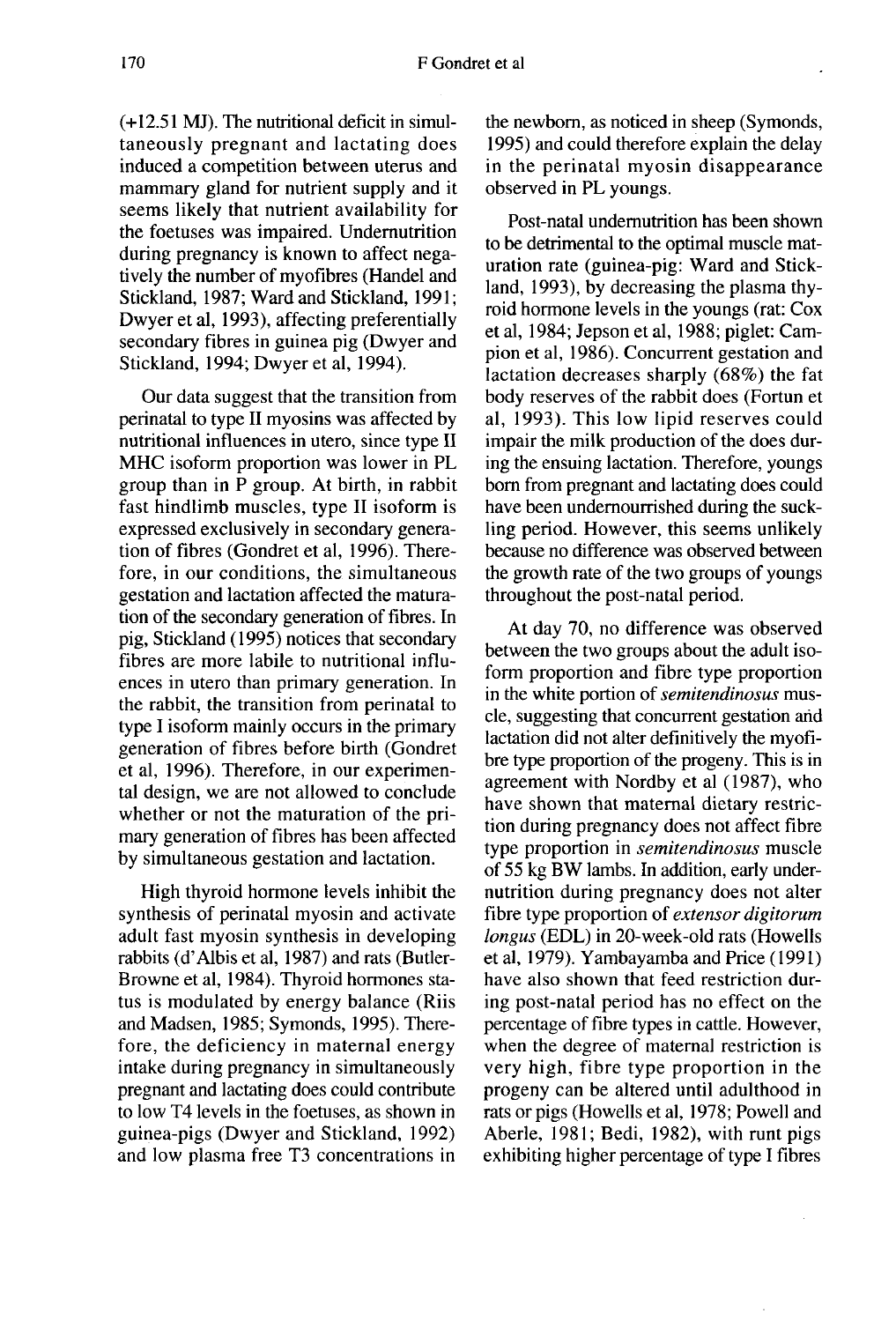and lower percentage of type II fibres than normal birth weight littermates (Powell and Aberle, 1981). Therefore, in our experiment, nutrient deficiency induced by concurrent pregnancy and lactation might have been insufficient to induce changes in muscle fibre type proportion in 70-day-old rabbits.

Myofibrillar protein concentration and size of the different myofibres in *semi*tendinosus muscle seemed to be unaffected by concurrent lactation and gestation. This is in accordance with the results of Pond et al (1990) in swine, where total protein content in a cross-section of the longissimus muscle is similar for progeny of adequatelyfed dams, feed-restricted dams or proteinrestricted dams. On the opposite, Howells et al (1978), as well as Bedi (1982), have shown that prenatal feed restriction alters fibre size of rat fast muscles. On the other hand, runt pigs are associated with larger muscle fibre diameter, when compared with normal birth weight littermates (Hegarty and Allen, 1978). In addition, level of nutrition during post-natal period can also affect fibre size. Fibre sizes are smaller in postnatal undernourrished guinea-pigs (Ward and Stickland, 1993) or rats (Tanaka et al, 1992). Therefore, in our experiment, the nutrient deficiency induced by concurrent pregnancy and lactation might have been insufficient to induce any change in muscle fibre cross-sectional areas.

## **CONCLUSION**

The concurrence between gestation and lactation does not seem to influence the postnatal growth of the progeny, but delays the maturation rate of the muscular fibres. This effect is not permanent since it is no more observed at commercial slaughter age. The mechanisms that are implicated in the effect of simultaneous gestation and lactation remain to be clearly elucidated.

#### **REFERENCE**

- Aigner S, Golsch B, Hamalainen N, Staron RS, Uber A, Wehrle U, Pette D ( 1993) Fast myosin heavy chain diversity in skeletal muscles of the rabbit: heavy chain Hd, not lib predominates. Eur J Biochem 211,367-372
- Bedi KS (1982) Early life undernutrition in rats. Br J Nutr 47, 417-431
- Billeter R, Heizmann CW, Honald H, Jenny E ( 1981) Analysis of myosin light and heavy chain types in single human skeletal muscles fibers.  $\overline{E}$ ur J Biochem 116, 389-395
- Bradford MM (1976) A rapid and sensitive method for the quantification of microgram quantities of protein utilizing the principle of protein-dye binding. Anal Biochem 72, 248-254
- Brooke MH, Kaiser KK (1970) Muscle fiber types: how many and what kind? Arch Neurol 23, 369-379
- Butler-Browne G, Herlicoviez D, Whalen, RG (1984) Effects of hypothyroidism on myosin isozyme transitions in developing rat muscle. FEBS Lett 166, 71-75
- Campion DR, McCusker RH, Buonomo FC, Jones WK (1986) Effect of fasting neonatal piglets on blood hormone and metabolite profiles and on skeletal muscle metabolism. J Anim Sci 63, 1418-1427
- Cox MD, Dalal SS, Heard CRC, Millward, DJ (1984) Metabolic rate and thyroid status in rats fed diets of different protein-energy values: the importance of free T3.  $J$  Nutr 114, 1609-1616
- D'Albis A, Pantaloni C, Bechet JJ (1979) An electrophoretic study of native myosin isozymes and of their subunit content. Eur J Biochem 99, 261-272
- D'Albis A, Lenfant-Guyot M, Janmot C, Chanoine C, Weinman J, Gallien CL (1987) Regulation by thyroid hormones of terminal differenciation in the skeletal dorsal muscle. Dev Biol 123, 25-32
- D'Albis A, Janmot C, Couteaux R (1991) Species and muscle type dependence of perinatal isomyosin transitions. Int J Dev Biol 35, 53-56
- Dwyer CM, Stickland NC (1992) The effects of maternal undernutrition on maternal and fetal serum insulin-like growth factors, thyroid hormones and cortisol in the guinea pig. J Dev Physiol 18, 303-313
- Dwyer CM, Stickland NC (1994) Supplementation of a restricted maternal diet with protein or carbohy drate alone prevents a reduction in fetal muscle fibre number in the guinea-pig. Br J Nutr 72, 173-180
- Dwyer CM, Madgwick AJA, Ward SS, Stickland NC (1993) The effect of maternal undernutrition imposed before or after the first trimester, on muscle fibre development in the guinea-pig. J Anat 183, 200 Abstr
- Dwyer CM, Stickland NC, Fletcher JM (1994) The influence of maternal nutrition on muscle fiber